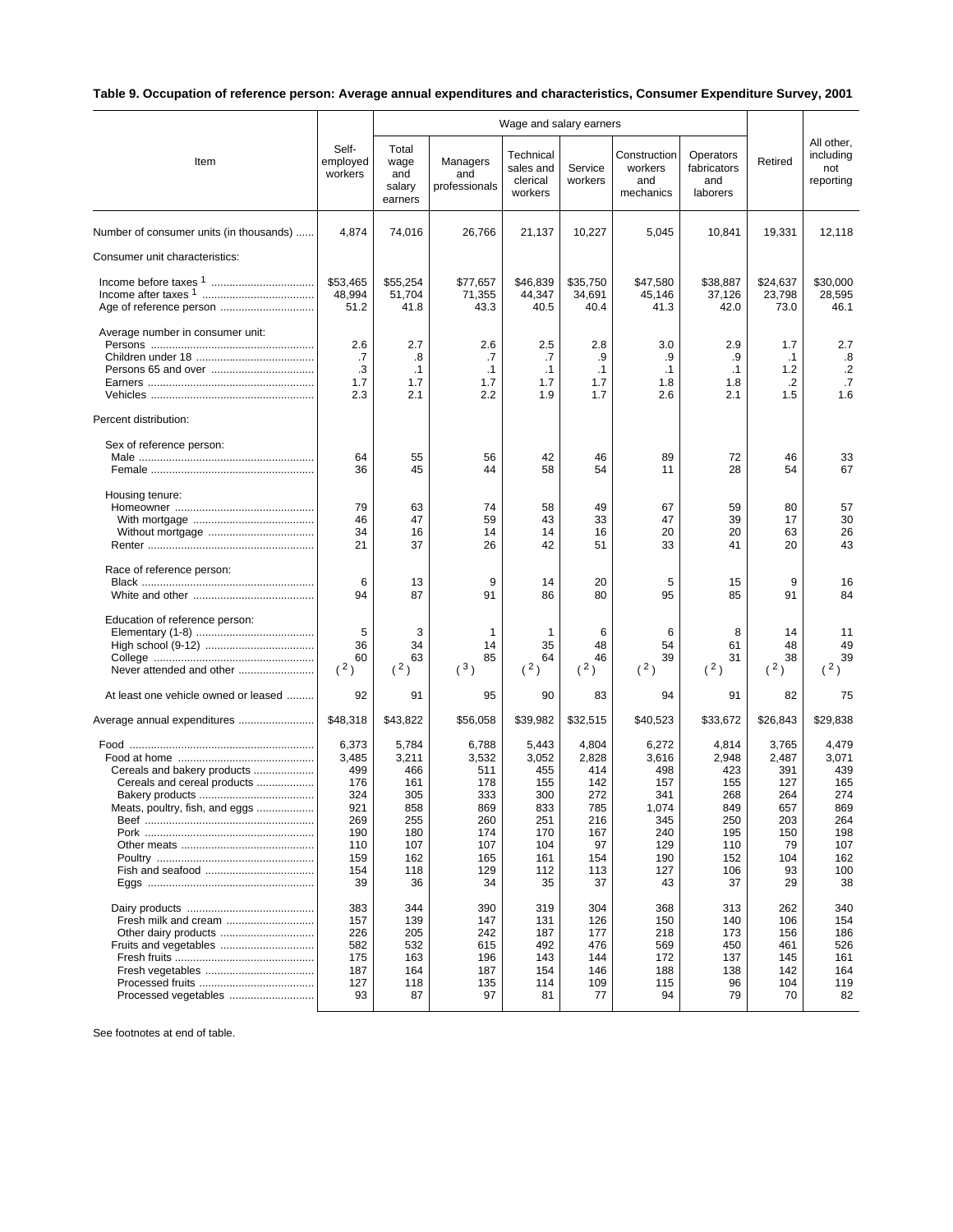## **Table 9. Occupation of reference person: Average annual expenditures and characteristics, Consumer Expenditure Survey, 2001 — Continued**

|                                        |                              | Wage and salary earners                   |                                  |                                               |                    |                                             |                                             |              |                                             |
|----------------------------------------|------------------------------|-------------------------------------------|----------------------------------|-----------------------------------------------|--------------------|---------------------------------------------|---------------------------------------------|--------------|---------------------------------------------|
| Item                                   | Self-<br>employed<br>workers | Total<br>wage<br>and<br>salarv<br>earners | Managers<br>and<br>professionals | Technical<br>sales and<br>clerical<br>workers | Service<br>workers | Construction<br>workers<br>and<br>mechanics | Operators<br>fabricators<br>and<br>laborers | Retired      | All other,<br>including<br>not<br>reporting |
|                                        | \$1,100                      | \$1,011                                   | \$1,146                          | \$953                                         | \$849              | \$1,107                                     | \$913                                       | \$717        | \$897                                       |
| Sugar and other sweets                 | 129                          | 121                                       | 140                              | 114                                           | 100                | 122                                         | 107                                         | 96           | 113                                         |
|                                        | 100                          | 88                                        | 94                               | 85                                            | 81                 | 103                                         | 83                                          | 74           | 90                                          |
| Miscellaneous foods                    | 502                          | 490                                       | 566                              | 463                                           | 397                | 541                                         | 428                                         | 331          | 417                                         |
| Nonalcoholic beverages                 | 308                          | 271                                       | 287                              | 255                                           | 244                | 307                                         | 269                                         | 185          | 254                                         |
| Food prepared by consumer unit on      |                              |                                           |                                  |                                               |                    |                                             |                                             |              |                                             |
|                                        | 61<br>2,888                  | 41                                        | 59                               | 35                                            | 27                 | 34                                          | 26                                          | 31           | 23<br>1,408                                 |
|                                        |                              | 2,573                                     | 3,257                            | 2,391                                         | 1,976              | 2,657                                       | 1,866                                       | 1,277        |                                             |
|                                        | 423                          | 400                                       | 496                              | 350                                           | 326                | 475                                         | 304                                         | 208          | 228                                         |
|                                        | 14,669                       | 14,339                                    | 18,818                           | 13,150                                        | 10,606             | 12,347                                      | 10,138                                      | 8,921        | 10,754                                      |
|                                        | 8,489                        | 8,544                                     | 11,391                           | 7,859                                         | 6,229              | 6,874                                       | 5,814                                       | 4,649        | 6,195                                       |
|                                        | 5,905                        | 5,600                                     | 8,239                            | 4,777                                         | 3,362              | 4,470                                       | 3,328                                       | 3,113        | 3,784                                       |
| Mortgage interest and charges          | 3,448                        | 3,458                                     | 5,091                            | 2,989                                         | 2,049              | 2,762                                       | 1,991                                       | 840          | 2,211                                       |
| Maintenance, repairs, insurance, other | 1,445                        | 1,258                                     | 1,912                            | 1,013                                         | 745                | 910                                         | 765                                         | 1,255        | 964                                         |
|                                        | 1,012                        | 885                                       | 1,237                            | 775                                           | 568                | 797                                         | 573                                         | 1,017        | 609                                         |
|                                        | 1,806                        | 2,411                                     | 2,245                            | 2,704                                         | 2,632              | 2,096                                       | 2,187                                       | 1,180        | 2,099                                       |
|                                        | 778                          | 533                                       | 907                              | 378                                           | 235                | 309                                         | 299                                         | 357          | 312                                         |
|                                        |                              |                                           |                                  |                                               |                    |                                             |                                             |              |                                             |
| Utilities, fuels, and public services  | 3,130<br>427                 | 2,868<br>414                              | 3,235<br>478                     | 2,694<br>370                                  | 2,503<br>360       | 2,854<br>407                                | 2,650<br>397                                | 2,425<br>419 | 2,549<br>369                                |
|                                        | 1,186                        | 1,026                                     | 1,107                            | 989                                           | 939                | 1,060                                       | 963                                         | 916          | 980                                         |
|                                        | 156                          | 102                                       | 119                              | 87                                            | 75                 | 99                                          | 113                                         | 141          | 115                                         |
| Telephone services                     | 1,005                        | 999                                       | 1,142                            | 947                                           | 869                | 944                                         | 897                                         | 637          | 802                                         |
| Water and other public services        | 358                          | 327                                       | 388                              | 301                                           | 261                | 343                                         | 280                                         | 312          | 282                                         |
|                                        | 841                          | 741                                       | 1,189                            | 614                                           | 401                | 441                                         | 343                                         | 517          | 466                                         |
|                                        | 286                          | 356                                       | 518                              | 329                                           | 221                | 231                                         | 195                                         | 106          | 191                                         |
| Other household expenses               | 555                          | 385                                       | 672                              | 285                                           | 180                | 209                                         | 147                                         | 411          | 276                                         |
|                                        | 635                          | 536                                       | 681                              | 508                                           | 450                | 514                                         | 354                                         | 439          | 398                                         |
| Laundry and cleaning supplies          | 154                          | 135                                       | 148                              | 133                                           | 112                | 155                                         | 126                                         | 103          | 140                                         |
| Other household products               | 337                          | 276                                       | 359                              | 257                                           | 245                | 242                                         | 167                                         | 205          | 171                                         |
|                                        | 144                          | 125                                       | 174                              | 118                                           | 93                 | 117                                         | 61                                          | 131          | 86                                          |
| Household furnishings and equipment    | 1,574<br>104                 | 1,651<br>126                              | 2,323<br>191                     | 1,475<br>124                                  | 1,023<br>71        | 1,665<br>64                                 | 977<br>64                                   | 891<br>90    | 1,145<br>81                                 |
|                                        | 441                          | 423                                       | 620                              | 358                                           | 254                | 381                                         | 240                                         | 190          | 326                                         |
|                                        | 47                           | 43                                        | 77                               | 26                                            | 21                 | 32                                          | 17                                          | 26           | 45                                          |
|                                        | 158                          | 190                                       | 236                              | 173                                           | 160                | 167                                         | 153                                         | 134          | 182                                         |
| Small appliances, miscellaneous        |                              |                                           |                                  |                                               |                    |                                             |                                             |              |                                             |
|                                        | 92<br>732                    | 98<br>771                                 | 122                              | 88                                            | 69<br>447          | 101<br>918                                  | 83                                          | 55           | 67<br>444                                   |
| Miscellaneous household equipment      |                              |                                           | 1,076                            | 706                                           |                    |                                             | 421                                         | 395          |                                             |
|                                        | 1,855                        | 2,038                                     | 2,530                            | 2,012                                         | 1,724              | 1,700                                       | 1,408                                       | 863          | 1,301                                       |
|                                        | 487                          | 498                                       | 618                              | 466                                           | 397                | 428                                         | 404                                         | 196          | 300                                         |
|                                        | 387                          | 392                                       | 497                              | 370                                           | 305                | 316                                         | 300                                         | 179          | 218                                         |
|                                        | 100                          | 107                                       | 121                              | 96                                            | 92                 | 112                                         | 104                                         | 17           | 82                                          |
|                                        | 751                          | 771<br>634                                | 976                              | 801                                           | 672                | 593<br>448                                  | 440                                         | 398          | 516<br>405                                  |
|                                        | 637<br>114                   | 138                                       | 818<br>158                       | 671<br>130                                    | 555<br>117         | 145                                         | 318<br>122                                  | 367<br>31    | 111                                         |
|                                        | 89                           | 99                                        | 104                              | 94                                            | 95                 | 145                                         | 78                                          | 14           | 80                                          |
|                                        | 291                          | 361                                       | 388                              | 358                                           | 362                | 344                                         | 317                                         | 136          | 215                                         |
| Other apparel products and services    | 236                          | 309                                       | 444                              | 292                                           | 198                | 191                                         | 168                                         | 119          | 191                                         |
|                                        | 8,750                        | 8,663                                     | 10,109                           | 8,072                                         | 6,823              | 8,781                                       | 7,941                                       | 4,587        | 5,751                                       |
| Vehicle purchases (net outlay)         | 4,142                        | 4,079                                     | 4,476                            | 3,955                                         | 3,201              | 4,301                                       | 4,064                                       | 2,014        | 2,797                                       |
|                                        | 1,828                        | 1,876                                     | 2,423                            | 1,822                                         | 1,297              | 2,090                                       | 1,078                                       | 1,302        | 1,074                                       |
|                                        | 2,238                        | 2,158                                     | 2,023                            | 2,087                                         | 1,897              | 2,054                                       | 2,920                                       | 683          | 1,660                                       |
|                                        | 476                          | 45                                        | 429                              | 46                                            | 4 <sub>7</sub>     | <sup>4</sup> 158                            | 466                                         | 429          | 463                                         |
| Gasoline and motor oil                 | 1,476                        | 1,438                                     | 1,571                            | 1,310                                         | 1,240              | 1,727                                       | 1,414                                       | 793          | 1,006                                       |

See footnotes at end of table.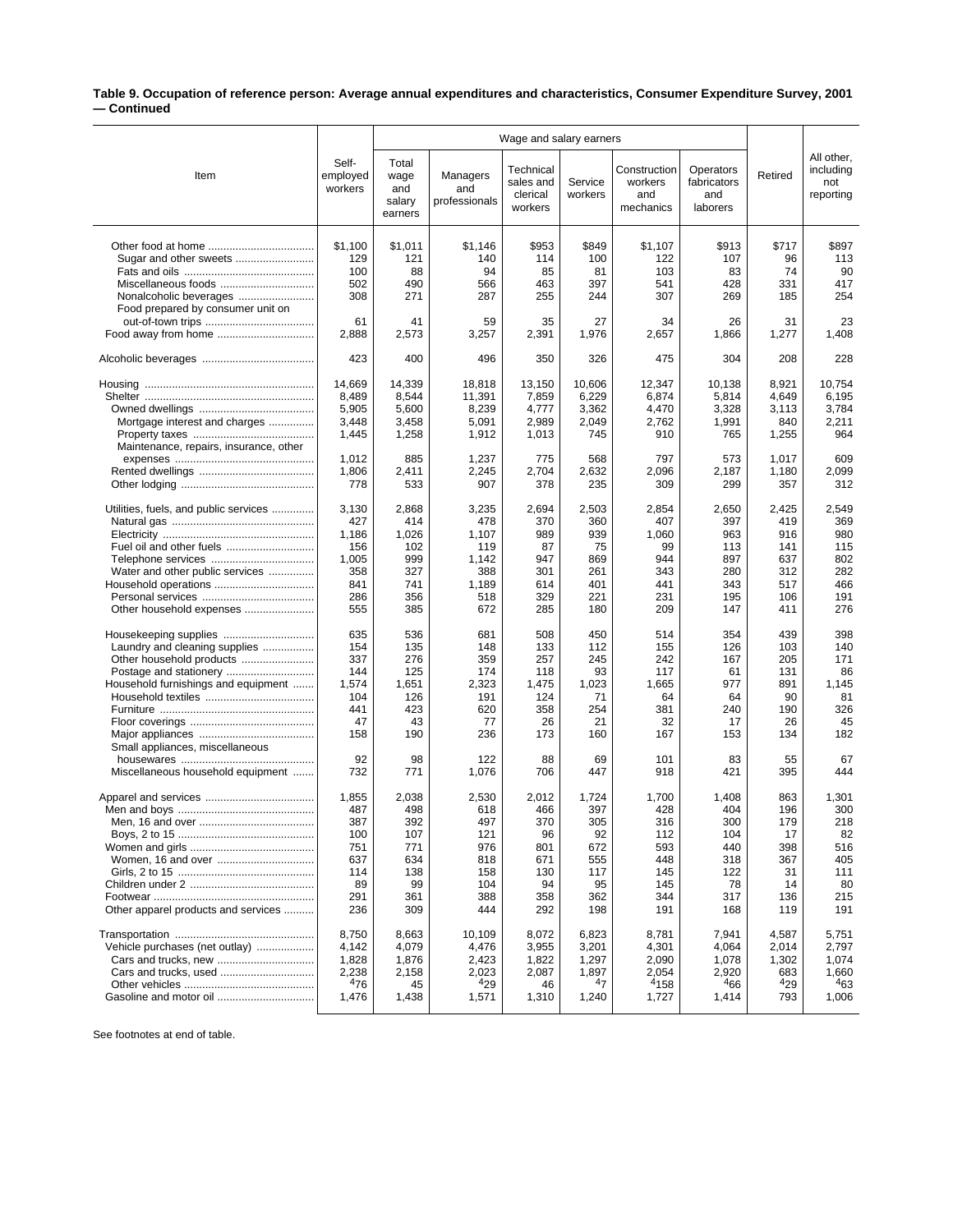## **Table 9. Occupation of reference person: Average annual expenditures and characteristics, Consumer Expenditure Survey, 2001 — Continued**

|                                                                 |                              | Wage and salary earners                   |                                  |                                               |                    |                                             |                                             |                |                                             |
|-----------------------------------------------------------------|------------------------------|-------------------------------------------|----------------------------------|-----------------------------------------------|--------------------|---------------------------------------------|---------------------------------------------|----------------|---------------------------------------------|
| Item                                                            | Self-<br>employed<br>workers | Total<br>wage<br>and<br>salary<br>earners | Managers<br>and<br>professionals | Technical<br>sales and<br>clerical<br>workers | Service<br>workers | Construction<br>workers<br>and<br>mechanics | Operators<br>fabricators<br>and<br>laborers | Retired        | All other,<br>including<br>not<br>reporting |
|                                                                 |                              |                                           |                                  |                                               |                    |                                             |                                             |                |                                             |
|                                                                 | \$2,564<br>365               | \$2,713<br>434                            | \$3,370<br>472                   | \$2,461<br>414                                | \$2,100<br>353     | \$2,509<br>455                              | \$2,263<br>443                              | \$1,458<br>133 | \$1,699<br>265                              |
| Maintenance and repairs                                         | 758                          | 732                                       | 906                              | 674                                           | 555                | 703                                         | 600                                         | 450            | 536                                         |
|                                                                 | 858                          | 903                                       | 1,043                            | 849                                           | 734                | 863                                         | 842                                         | 642            | 573                                         |
| Vehicle rental, leases, licenses, other                         | 583                          | 645                                       | 949                              | 523                                           | 458                | 487                                         | 379                                         | 232            | 325                                         |
|                                                                 | 568                          | 434                                       | 692                              | 346                                           | 282                | 244                                         | 199                                         | 321            | 250                                         |
|                                                                 |                              |                                           |                                  |                                               |                    |                                             |                                             |                |                                             |
|                                                                 | 3,021                        | 1,880                                     | 2,302                            | 1,799                                         | 1,359              | 1,799                                       | 1,528                                       | 3,430          | 1,697                                       |
|                                                                 | 1,625                        | 892                                       | 1,067                            | 855                                           | 669                | 870                                         | 752                                         | 1,741          | 779                                         |
|                                                                 | 733<br>565                   | 554<br>340                                | 738<br>380                       | 522<br>329                                    | 328<br>292         | 486<br>359                                  | 406<br>303                                  | 697<br>847     | 426<br>429                                  |
|                                                                 | 97                           | 94                                        | 117                              | 94                                            | 69                 | 84                                          | 67                                          | 145            | 63                                          |
|                                                                 |                              |                                           |                                  |                                               |                    |                                             |                                             |                |                                             |
|                                                                 | 2,674                        | 2,172                                     | 2,916                            | 1,955                                         | 1,420              | 1,928                                       | 1,589                                       | 1,267          | 1,420                                       |
| Television, radios, sound equipment                             | 975<br>718                   | 587<br>737                                | 950<br>920                       | 464<br>664                                    | 309<br>603         | 405<br>677                                  | 276<br>580                                  | 316<br>423     | 313<br>542                                  |
| Pets, toys, and playground equipment                            | 476                          | 381                                       | 465                              | 366                                           | 266                | 397                                         | 306                                         | 182            | 259                                         |
| Other entertainment supplies, equipment,                        |                              |                                           |                                  |                                               |                    |                                             |                                             |                |                                             |
|                                                                 | 505                          | 467                                       | 580                              | 461                                           | 241                | 449                                         | 426                                         | 347            | 306                                         |
| Personal care products and services                             | 538                          | 522                                       | 633                              | 558                                           | 404                | 411                                         | 362                                         | 398            | 372                                         |
|                                                                 | 186                          | 146                                       | 224                              | 123                                           | 85                 | 105                                         | 78                                          | 139            | 94                                          |
|                                                                 | 628                          | 782                                       | 1,150                            | 720                                           | 451                | 414                                         | 479                                         | 146            | 639                                         |
| Tobacco products and smoking supplies                           | 298                          | 340                                       | 247                              | 318                                           | 384                | 544                                         | 478                                         | 161            | 353                                         |
|                                                                 | 1,074                        | 815                                       | 1,171                            | 655                                           | 605                | 635                                         | 529                                         | 569            | 516                                         |
|                                                                 | 2,028                        | 1,248                                     | 1,871                            | 948                                           | 745                | 1,192                                       | 792                                         | 1,501          | 626                                         |
| Personal insurance and pensions                                 | 5,802                        | 4,693                                     | 6,803                            | 3,879                                         | 2,780              | 3,919                                       | 3,232                                       | 888            | 1,611                                       |
| Life and other personal insurance                               | 574                          | 430                                       | 623                              | 333                                           | 292                | 310                                         | 328                                         | 392            | 255                                         |
| Pensions and Social Security                                    | 5,228                        | 4,263                                     | 6,180                            | 3,546                                         | 2,488              | 3,608                                       | 2,904                                       | 497            | 1,355                                       |
| Sources of income and personal taxes: 1                         |                              |                                           |                                  |                                               |                    |                                             |                                             |                |                                             |
|                                                                 | 53,465                       | 55,254                                    | 77,657                           | 46,839                                        | 35,750             | 47,580                                      | 38,887                                      | 24,637         | 30,000                                      |
|                                                                 | 14,570                       | 51,167                                    | 72,713                           | 43,069                                        | 32,238             | 43,880                                      | 35,551                                      | 3,640          | 19,039                                      |
|                                                                 | 30,229                       | 1,072                                     | 1,645                            | 846                                           | 259                | 1,026                                       | 902                                         | 309            | 1,118                                       |
| Social Security, private and government                         | 5,457                        | 1,598                                     | 1,615                            | 1,624                                         | 1,772              | 1,467                                       | 1,405                                       | 18,094         | 5,506                                       |
| Interest, dividends, rental income, other                       |                              |                                           |                                  |                                               |                    |                                             |                                             |                |                                             |
|                                                                 | 2,205                        | 556                                       | 967                              | 340                                           | 262                | 581                                         | 235                                         | 2,050          | 1,250                                       |
| Unemployment and workers'                                       |                              |                                           |                                  |                                               |                    |                                             |                                             |                |                                             |
| compensation, veterans' benefits                                | 452                          | 179                                       | 121                              | 196                                           | 170                | 304                                         | 236                                         | 85             | 328                                         |
| Public assistance, supplemental security<br>income, food stamps | 218                          | 201                                       | 154                              | 161                                           | 336                | 172                                         | 279                                         | 327            | 1,864                                       |
| Regular contributions for support                               | 489                          | 301                                       | 275                              | 382                                           | 429                | 103                                         | 177                                         | 100            | 715                                         |
|                                                                 | 244                          | 181                                       | 167                              | 222                                           | 283                | 46                                          | 102                                         | 31             | 179                                         |
|                                                                 |                              |                                           |                                  |                                               |                    |                                             |                                             |                |                                             |
|                                                                 | 4,471<br>3,191               | 3,550<br>2,758                            | 6,302<br>4,986                   | 2,492<br>1,930                                | 1,059<br>732       | 2,434<br>1,799                              | 1,761<br>1,289                              | 838<br>575     | 1,405<br>1,024                              |
| State and local income taxes                                    | 1,025                        | 673                                       | 1,148                            | 474                                           | 266                | 491                                         | 369                                         | 98             | 304                                         |
|                                                                 | 255                          | 119                                       | 169                              | 88                                            | 61                 | 145                                         | 103                                         | 165            | 77                                          |
|                                                                 | 48,994                       | 51,704                                    | 71,355                           | 44,347                                        | 34,691             | 45,146                                      | 37,126                                      | 23,798         | 28,595                                      |
|                                                                 |                              |                                           |                                  |                                               |                    |                                             |                                             |                |                                             |

See footnotes at end of table.